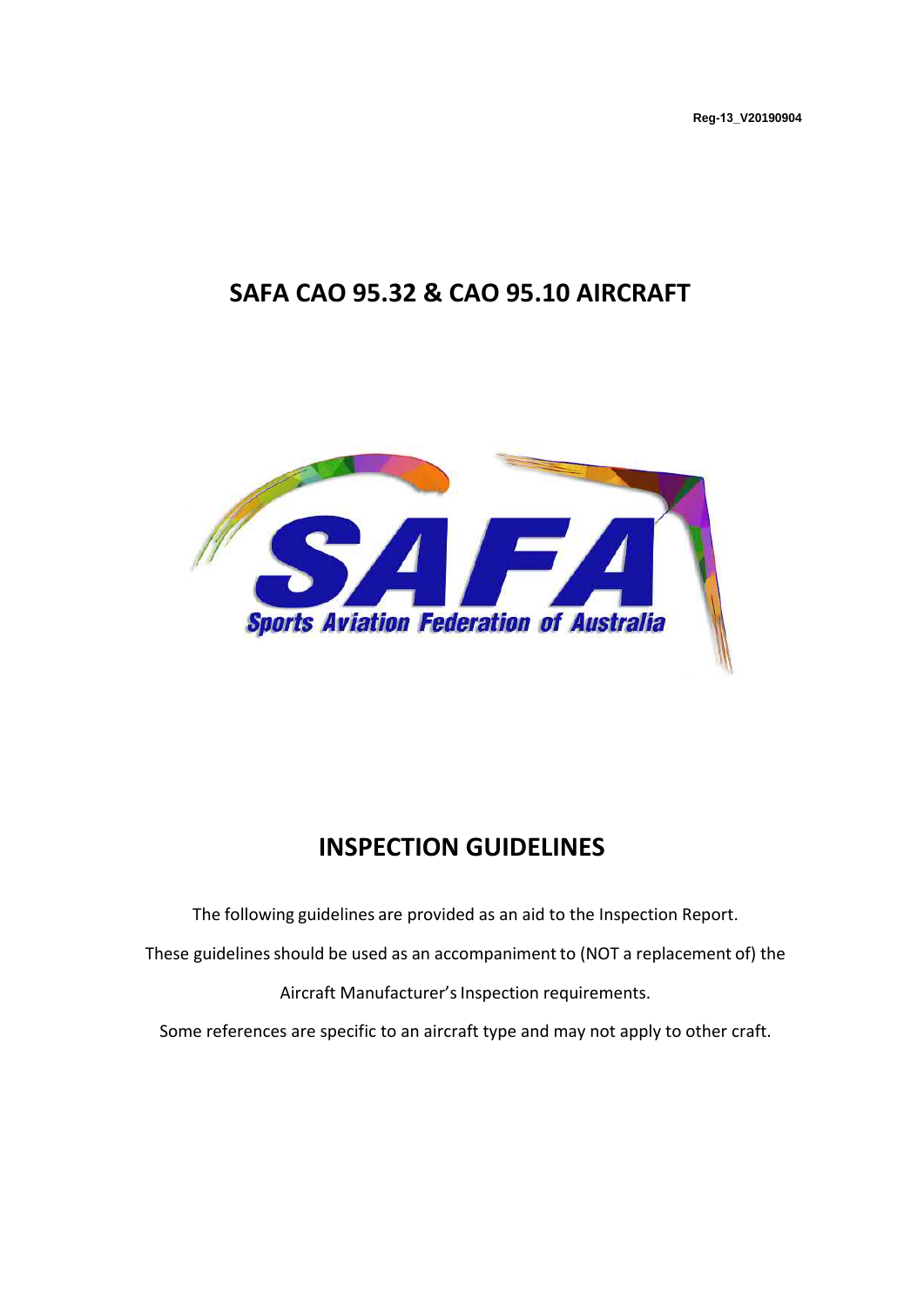

These guidelines are designed to assist Inspectors to carry out two yearly Independent Inspections of SAFA Weightshift Microlight aircraft in accordance with Section 9.7.7.1 of the SAFA Operations Manual.

This document is to be used in conjunction with the SAFA Inspection Report (REG-07). Each entry found on the SAFA Inspection Report is herein listed under the same headings, together with guidelines on what to look for during the inspection.

These guidelines are also a useful guide for owners as to how to conduct periodic inspections in conjunction with the regular maintenance requirements specified by the Aircraft M a n u f a c t u r e r. Periodic inspections must not be confused with preflight inspections which are vital checks and general condition inspections. Correct and diligent inspections will not only reveal defects, but will reveal wear, that if left unchecked will become costly to repair.

Where inspection reveals wear or deterioration that may not yet warrant part replacement, the owner must note the condition of the specific component and ensure that regular future inspections are carried out to monitor any further deterioration. The SAFA advises members to ensure that their inspections are both regular and thorough.

## **ACCEPTABLE LEVELS OF WEAR AND DETERIORATION**

The level of acceptable wear and deterioration in any component is dependent on the specific component's purpose. Any component that is either under continuous in-flight load, or that is critical to ensure flight safety is deemed to be an "essential component". The level of wear, degradation or deterioration that is acceptable in essential components is minimal. Any essential component must be replaced where the level of wear or deterioration of the component in any way reduces the strength of the airframe; or where the degradation causes any change to the configuration of the airframe. Following are some general guidelines to acceptable wear and deterioration.

An essential wing spar should be replaced where: it shows signs of corrosion, with pitting through 10% or more of the tube wall; or it has been damaged and a dent is visible in the spar; or it has been bent and straightened and either a kink or visible crazing remains; or where any crushing of the tube wall has occurred.

**Note:** "pitting" is the result of corrosion identified by small crater-like cavities; "crazing" is the visible discolouration or change in the sheen of the aluminium; with fine cracks or grain-like marks appearing in the tube. Pitting or crazing indicates a weakened area of the tube.

As a guide, an essential component should be replaced where elongation of any bolt hole exceeds 10% of the original diameter of the hole.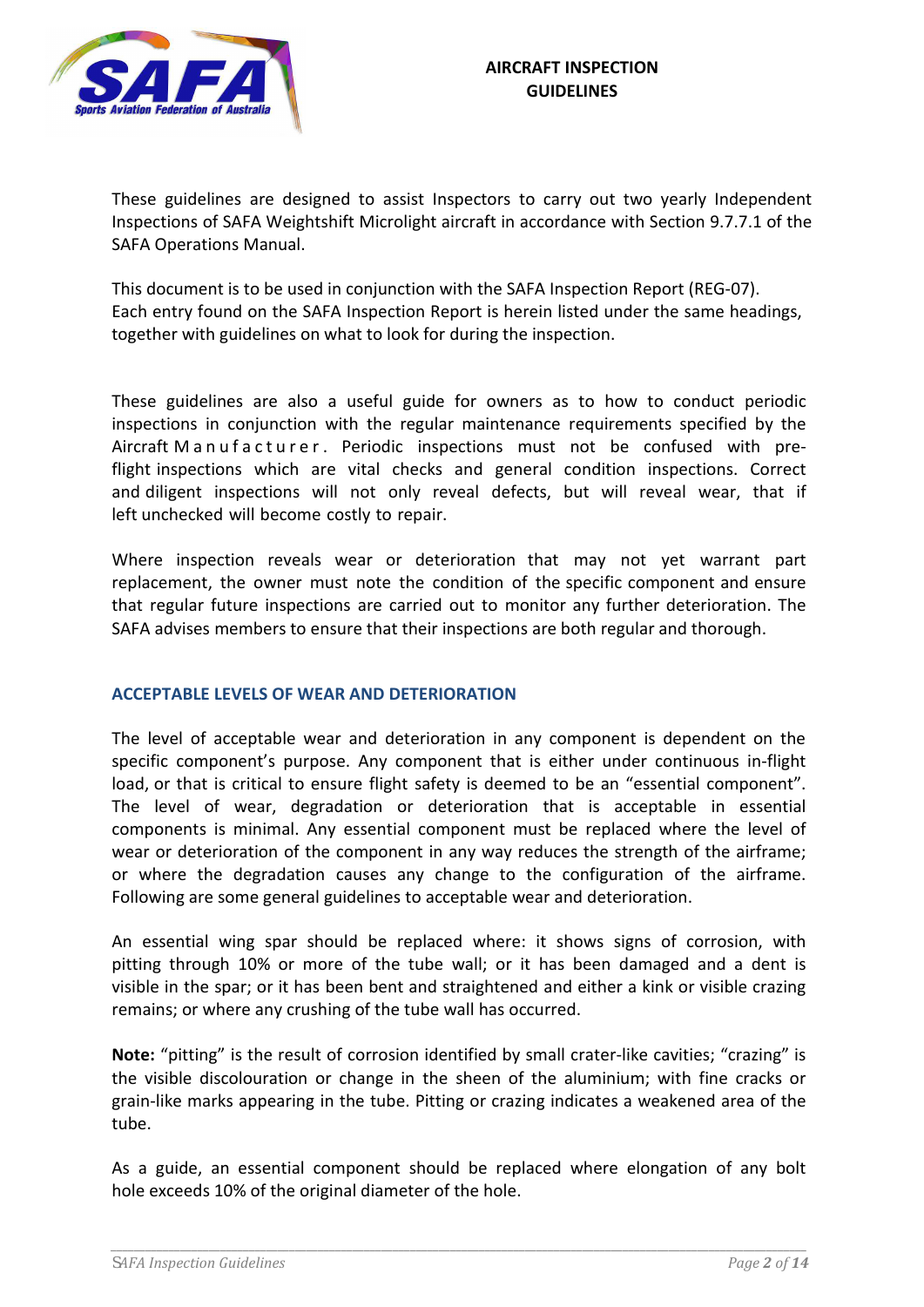

Any essential wire or cable component should be replaced where any individual strand of the cable is fractured. Note that wires should be closely examined in the area immediately adjacent to any swages or thimbles.

Where the term "excessive wear" of metal components is used in these guidelines, this means wear that has caused more than just the removal of the metal's protective coating. That is, wear that results in the physical reduction of the diameter of a bolt or the reduction of the thickness of any metal fitting.

Where any cracks or excessive corrosion are detected in a bolt or metal fitting, the component should be replaced. Minor corrosion of a bolt or metal component should be removed and steps should be taken to prevent corrosion recurring.

**Note:** Where an inspector or owner is uncertain as to the need to replace any component, it is recommended to err on the side of caution, and have the component replaced.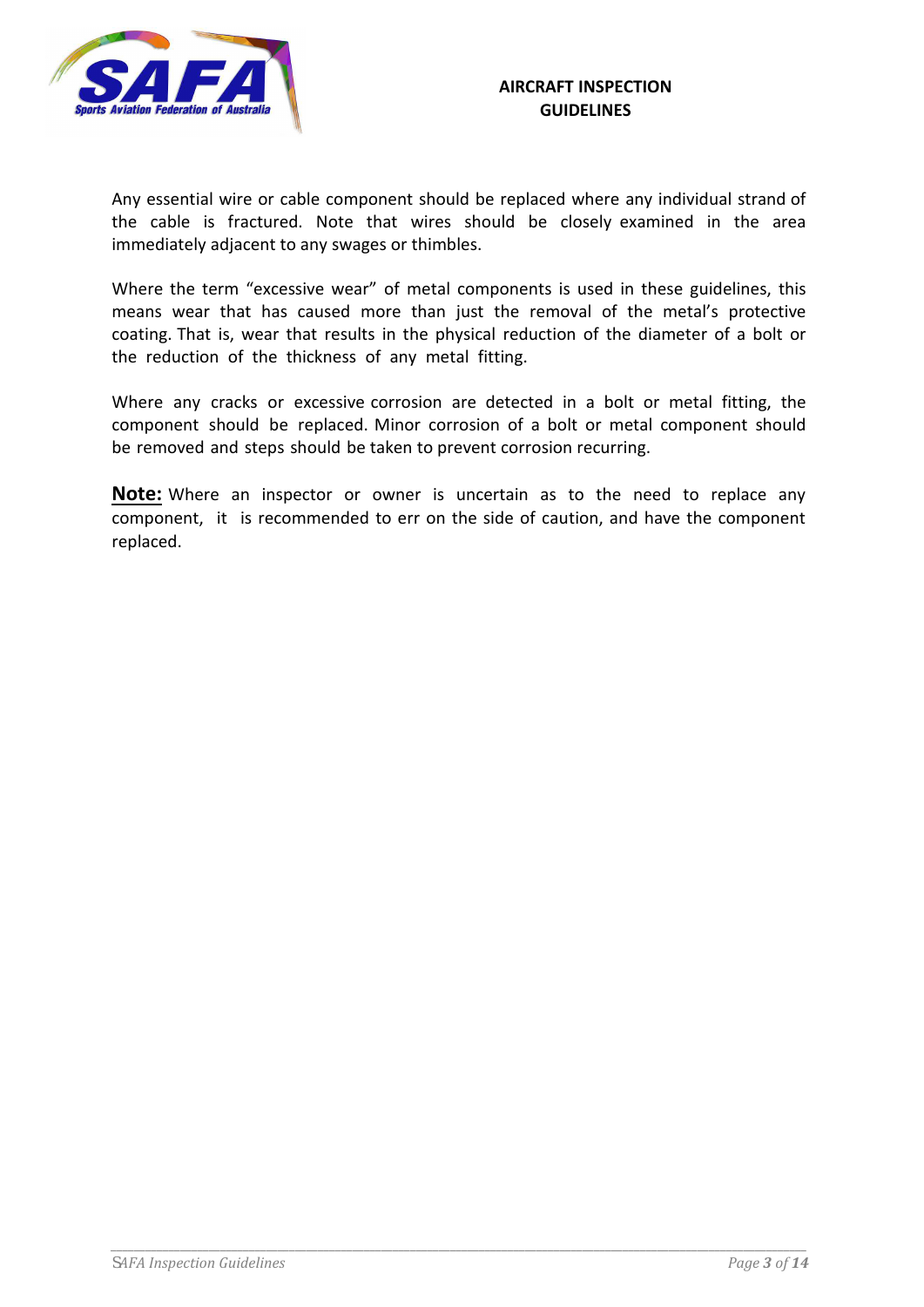

## **SECTION 1: AIRCRAFT AND OWNER DETAILS**

Complete all aircraft and owner details on the Report form, including the registration number. Refer to serial numbers stamped on the engine, base and wing and enter these numbers on the Report form.

Note that the propeller information is only required where the propeller is non-standard.

If an additional wing is used with the base, attach a separate Report form for each additional wing.

**Note**: Check compliance: i.e. Wing/Base combination iaw Airborne SB-018

**LSA aircraft** - Check compliance with Aircraft Certification document i.e. Modifications

#### **SECTION 2: GENERAL**

#### **2.1 Log book entries checked**

Inspect the aircraft log book for details of maintenance, repairs, modifications and accidents. Ensure all maintenance has been carried out in accordance with Section 9.7.7 of the SAFA Operations Manual

#### **2.2 Placards checked**

Ensure that all required placards as required by the Aircraft Flight Manual and regulatory authorities, are fitted and legible.

#### **2.3 Modification compliance (LSA)**

The Aircraft must comply with the Certification document. **Any** deviation from this would be deemed as a Modification.

**Any** modification must have written approval from the Aircraft Manufacturer which must be kept with the Aircraft Logbook.

#### **SECTION 3: BASE STRUCTURE**

#### **3.1 Base tube/s**

Check that the base tube is true and that there are no signs of stressing - usually indicated by whitening or crazing of the anodising. Drilled holes should not show evidence of excessive elongation. Look for cracks emanating from drilled holes and the seat-frame lower attachments. Examine the deflexor-wire, if fitted, for correct tension and that the turn buckle is in safety and locked.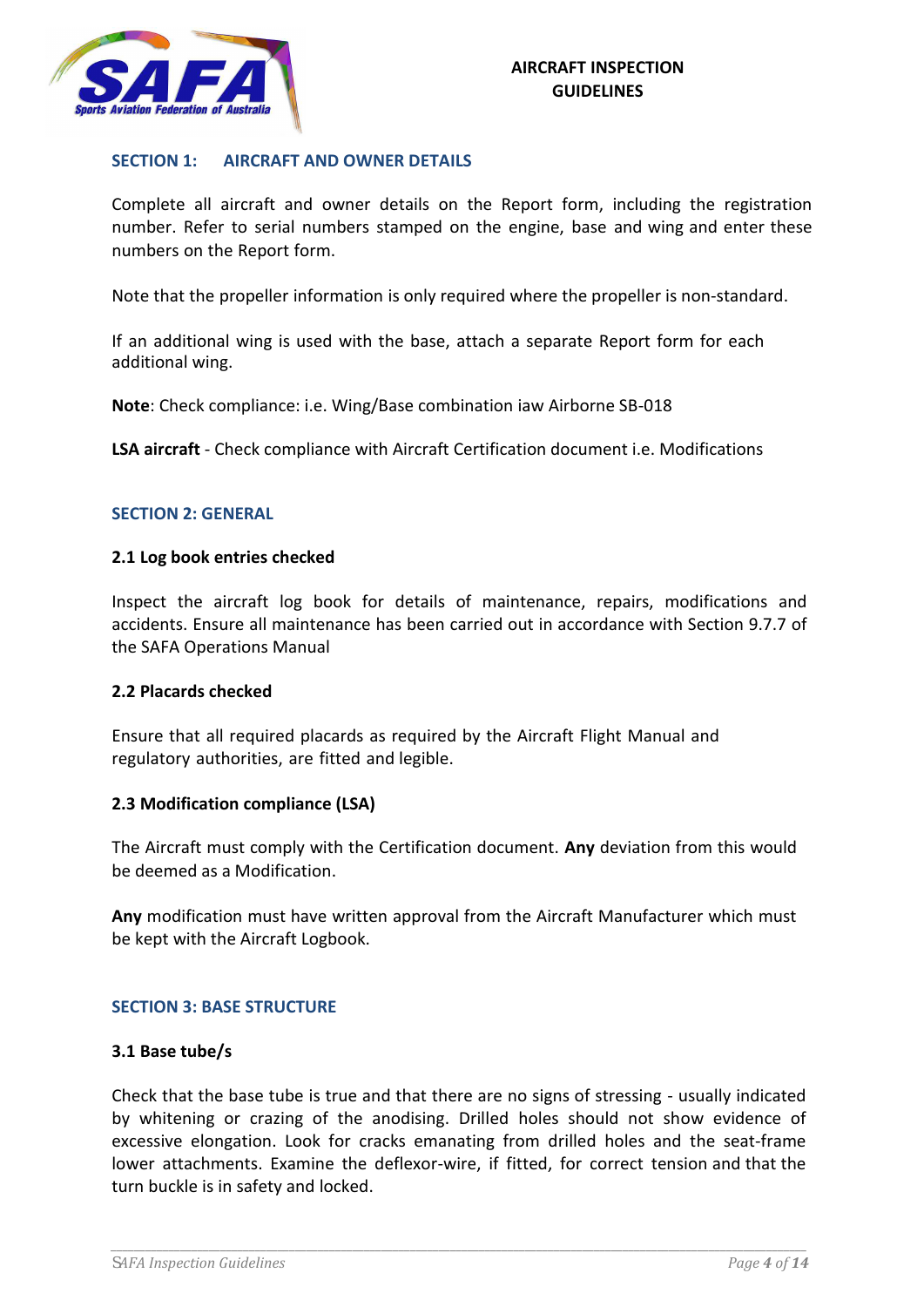

# **3.2 Mast tube/s**

Check that the mast tube/s are true and that there are no signs of stressing - usually indicated by whitening or crazing of the anodising - particularly about the seat frame abutment and the engine mountings. Drilled holes should not show evidence of excessive elongation or play between the mast or hang point re-enforcement. Examine mast backup cable especially around lower attachment.

# **3.3 Front strut**

Check that the front strut (front mast brace) is true, and that there are no signs of stressing usually indicated by whitening or crazing of the anodising. Drilled holes should not show evidence of excessive elongation and there should be no play between components in a multi-tube front strut. Excessive scoring between the front strut and the control frame can occur. Ensure that the owner is aware of the need to fit a sacrificial material to the strut to prevent light scoring from accelerating. Carefully examine the front-strut attachment lugs for signs of cracking and wear.

## **3.4 Undercarriage**

Examine the undercarriage for excessive play and wear. Check that all undercarriage tubes are true and that there are no signs of stressing - usually indicated by whitening or crazing of the anodising. Drilled holes should not show evidence of excessive elongation or wear. Pay particular attention to the attachment areas and the axle connections.

## **3.5 Seat frame**

Examine the seat frame for excessive inward bowing and compression of the bend radii – an indication of an accident or heavy landing. Examine the seat frame for cracks especially around the bend radii and/or the seat frame attachments. Inspect the seat attachments for distortion and correct assembly.

## **3.6 Seat harnesses, buckles, and seat fabric**

Examine the seat harnesses and seat fabric, ensure that all attachments are serviceable and that the seat harness can be released under load. Seat harnesses must not be "roped up" but should lay flat across the occupants' lap. Examine the stitching and look for signs of fraying or abrasion. Ensure that the seat harnesses are not contaminated with oil or fuel and that they are correctly routed. Examine the seat rear pockets for holes or defective zips.

## **3.7 Steering head and front forks**

Examine the steering head/s to ensure that they operate smoothly, in the correct sense and that excessive play is not apparent. Ensure that the front forks are straight and that the axle holes are not excessively worn. Suspension springs, if fitted, must not be worn or elongated.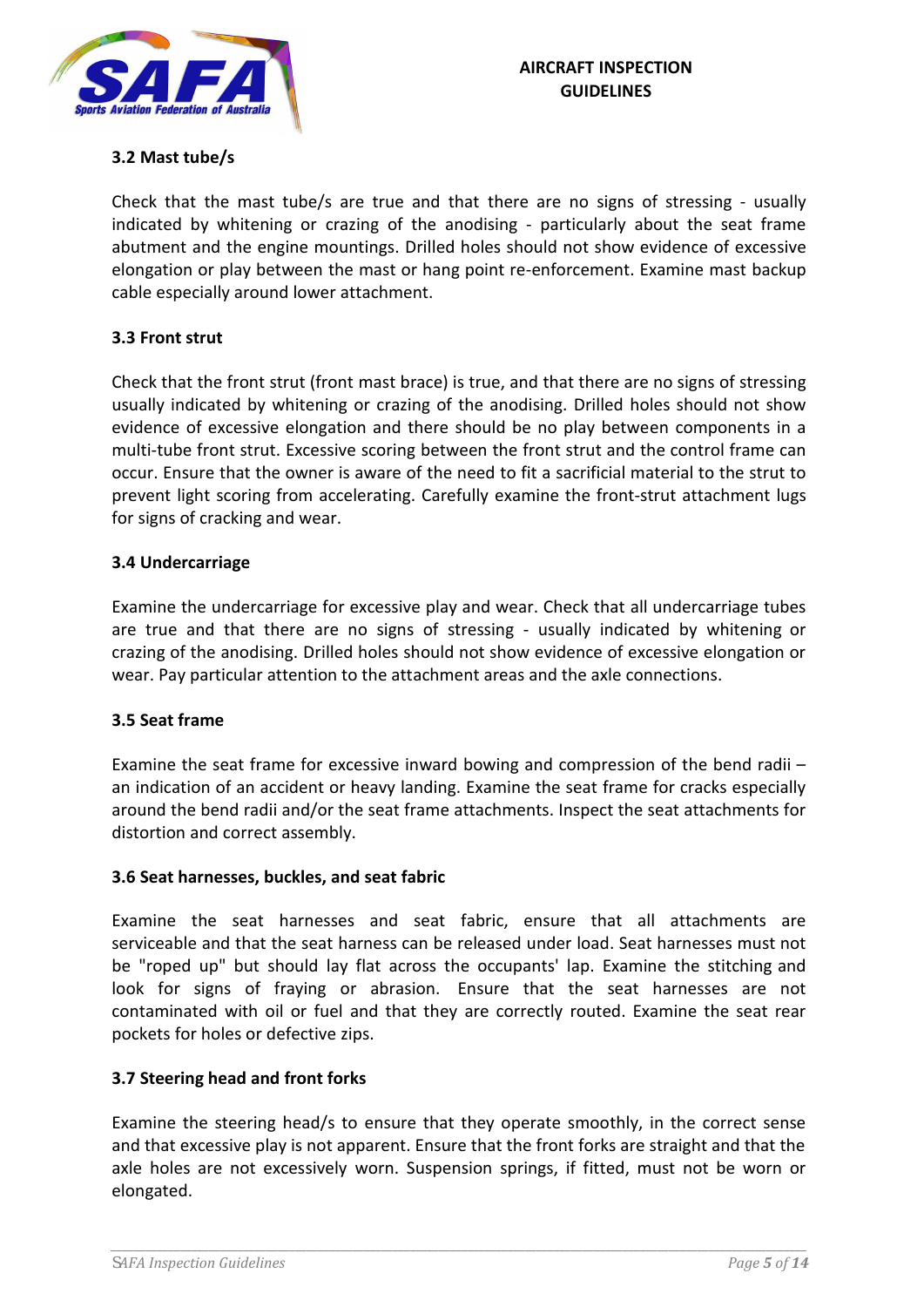

## **3.8 Hang point attachments**

Examine the hang point attachments for signs of stressing - usually indicated by whitening or crazing of the anodising; and that drilled holes do not show evidence of excessive elongation. Check that there is no play between the hang bolt bush and the mast attachment. Look for cracks and signs of damage, especially on abutment faces. (Hang bolts should be replaced in accordance with the Aircraft Manufacturer's requirements) Inspect all carabiners, including secondaries and reserve carabiners. Examine all webbing and webbing loops associated with wing attachement points.

## **3.9 Engine mounts, including wires**

Examine the engine mounting for cracks and distortion. Ensure that there is no excessive play between the mounting and the airframe structure and that all cable supports are serviceable and free from wear.

# **3.10 Drag links and bracing tubes**

Examine the drag links for signs of stressing - usually indicated by whitening or crazing of the anodising - and that drilled holes do not show evidence of excessive elongation and that the undercarriage is firmly supported and not free to move. Look for cracks around drilled holes and attachment lugs. Ensure that the tubes are not bent or badly abraded around the attachment lugs. Examine the attachment lugs for splaying out.

## **3.11 Undercarriage wires**

Examine the undercarriage wires for signs of elongation and fraying, particularly at the thimble ends. Mast to undercarriage support wires should be tight with the trike unit fully rigged - retention wires if needed. Examine any light weight tensioners for wear and cracking.

## **3.12 Wheels, tyres and brakes**

Examine wheel assemblies for cracks and the axles for end-float. Check tyre pressures, creep marks and tyre tread. Examine the tyres for cuts, splits, bulges and signs of perishing. Ensure that brakes are correctly adjusted and operating correctly - ensure front wheel brake skids, if fitted, are not damaged or are not likely to cause damage to the contact area on the tyre.

## **3.13 Brackets, plates and joint assemblies**

Examine all brackets, plates and joint assemblies for correct assembly, cracks, distortion, hole elongation, security and locking.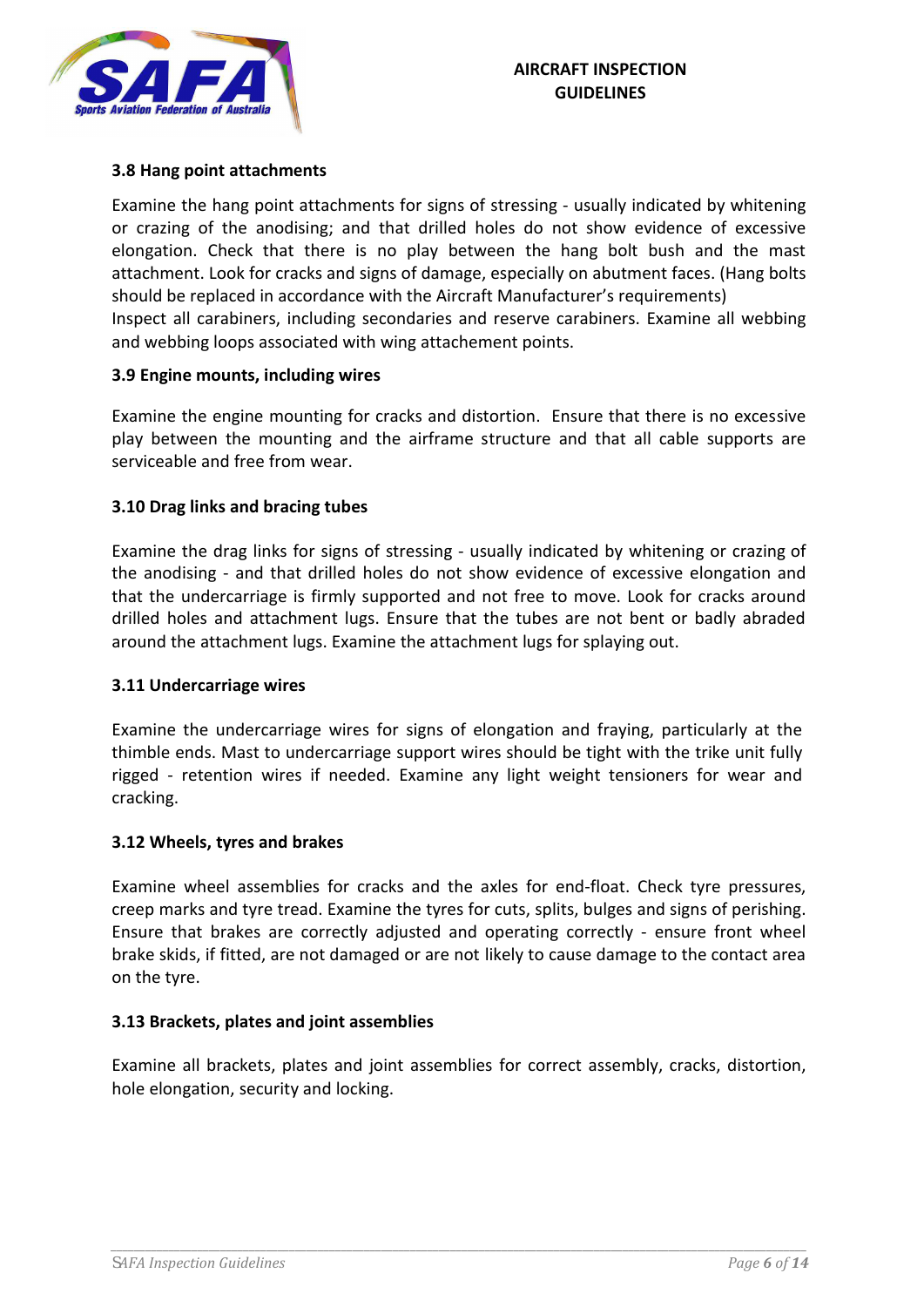

#### **3.14 Bolts, nuts, washers, pip pins, pop rivets**

Ensure all bolts are serviceable and free from corrosion. Bolts must not be taking the load across the threads. Examine nuts for security and locking. Bolts that are subject to rotation must be positively locked. Examine all rivets for looseness and signs of dissimilar metal corrosion around their heads. All nuts should have washers and pip pins should be a flush fit. Bolt threads must protrude at least  $1\frac{1}{2}$  threads through the nut. Look for signs of overtightening, usually seen by crushing of tube walls. Check that nuts are not thread bound (over tightening nuts to the end of the thread can cause bolt failure).

#### **3.15 Pod, spats, fairings and fabric skirts**

Examine the pods, spats and fairings for crack, delamination, damage and security - if fitted. Examine fabric skirts for wear and security, security cords must not have excessive amounts of spur end - this could be ingested into the propeller. Pay particular attention to drilled holes in fibreglass, as these readily crack.

#### **3.16 Instruments and electric**

Check that all mandatory instruments are fitted and are working. Electrical cables must be secure and fuses must be fitted to all independent circuits. Examine cable terminations for signs of over/under-crimping, or signs of overheating. Cables should be secured with ties, cleats or fairleads; not insulation tape! Any circuit breakers should be functionally checked.

## **SECTION 4: POWER UNITS / PROPELLER**

#### **4.1 Engine and attachments**

Ensure that the engine is securely mounted and that the mounting bolts are not excessively corroded. Check engine for damage and leaks as well as vibration chaffing.

#### **4.2 Flexible mountings**

Ensure that all flexible mountings are serviceable and not perished. Examine for distortion and permanent set. Pay particular attention to the mounting safety washers, contact between the washers and the mountings attachment bolts are a positive indication of heavy landings.

#### **4.3 Exhaust system, silencer and supports**

Examine the exhaust for cracks, loose baffles, leaks and general security. Check that securing springs are not worn or stretched. Ensure that exhaust spring safety wires are loose and do not restrict the spring operations. Check that ball joints are free to move and are lubricated with anti-seize grease.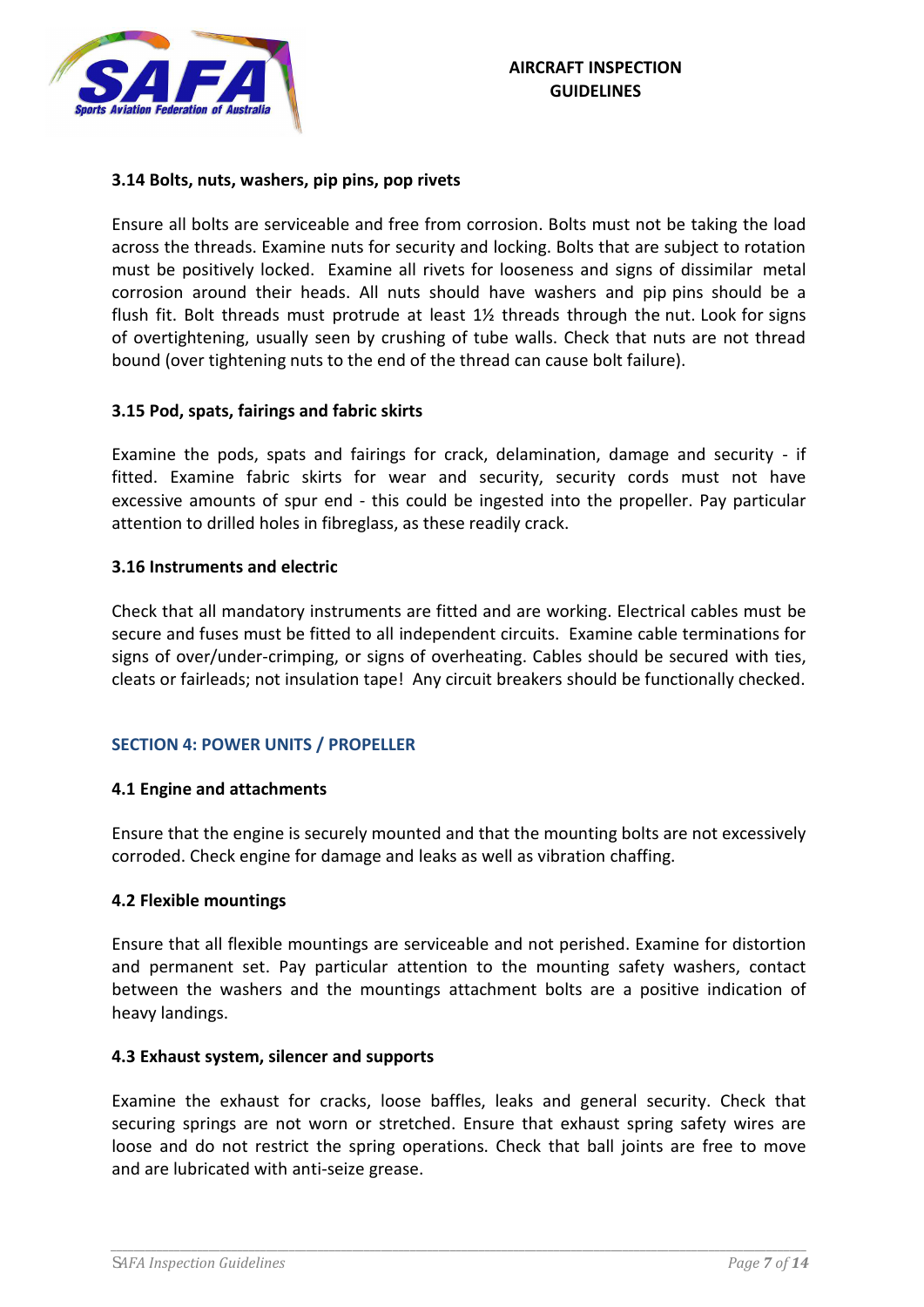

## **4.4 Cooling system (including radiator mounting, radiator core, cap and hoses)**

Examine radiator mounting for security; examine radiator core for any signs of excessive corrosion; check that the radiator cap is sealing; and inspect hoses for degradation or perishing. Ensure that the hoses are free of kinks that may impede coolant flow. Check fan and fan belt (where fitted) for adjustment and condition.

## **4.5 Gearbox / reduction drive**

Examine the gearbox/reduction drive for security. Belt reduction drives should be checked for wear on the gears and belt as well as for belt tension. Examine the reduction gear – if fitted - mounting bolts for security and locking. Look for cracks and signs of mechanical contact between surfaces.

#### **4.6 Rotary valve lubrication reservoir**

Check rotary valve oil for contamination and replace if necessary. Milkiness in the oil indicates seal problems.

#### **4.7 Prop-shaft, flanges, bearings, gears and bolts**

Examine the propeller shaft, flanges, bearings and a gear for wear, damage, corrosion and cracks. Ensure that all bolts are correctly secured and free from corrosion.

#### **4.8 Propeller**

Examine the propeller for cracks, chips and loose or cracked tape. Cracked tape should be replaced. Check propellers for delamination and that the propeller is the correct type, diameter and pitch. Ensure that all bolts are correctly secured and that the propeller bosses are not over-tightened. Check propeller tracking (propeller run-out should not exceed 3mm).

#### **4.9 Fuel tank, cap and vent**

Examine the fuel tank/s for leaks and security. Check that the vent is functioning and that drip tray drains, fitted on tanks mounted above the engine are clear.

#### **4.10 Fuel lines, filter, fuel cock, and pump**

Ensure that all fuel lines and pulse lines (fuel line vacuum hoses) are serviceable, the fuel filter/s are clean, and that the pump vent is clear. Ensure that the fuel tap can be operated and that the placards are fitted. Fuel lines showing signs of cracking or hardening should be replaced. Check that the fuel pump has been overhauled or replaced as recommended.

#### **4.11 Carburettor, air induction filter, security**

Check the carburettor/s for wear and damage especially around the flexible mountings. Examine the needle/s for signs of wear. Ensure air-filter/s are secure, clean and undamaged.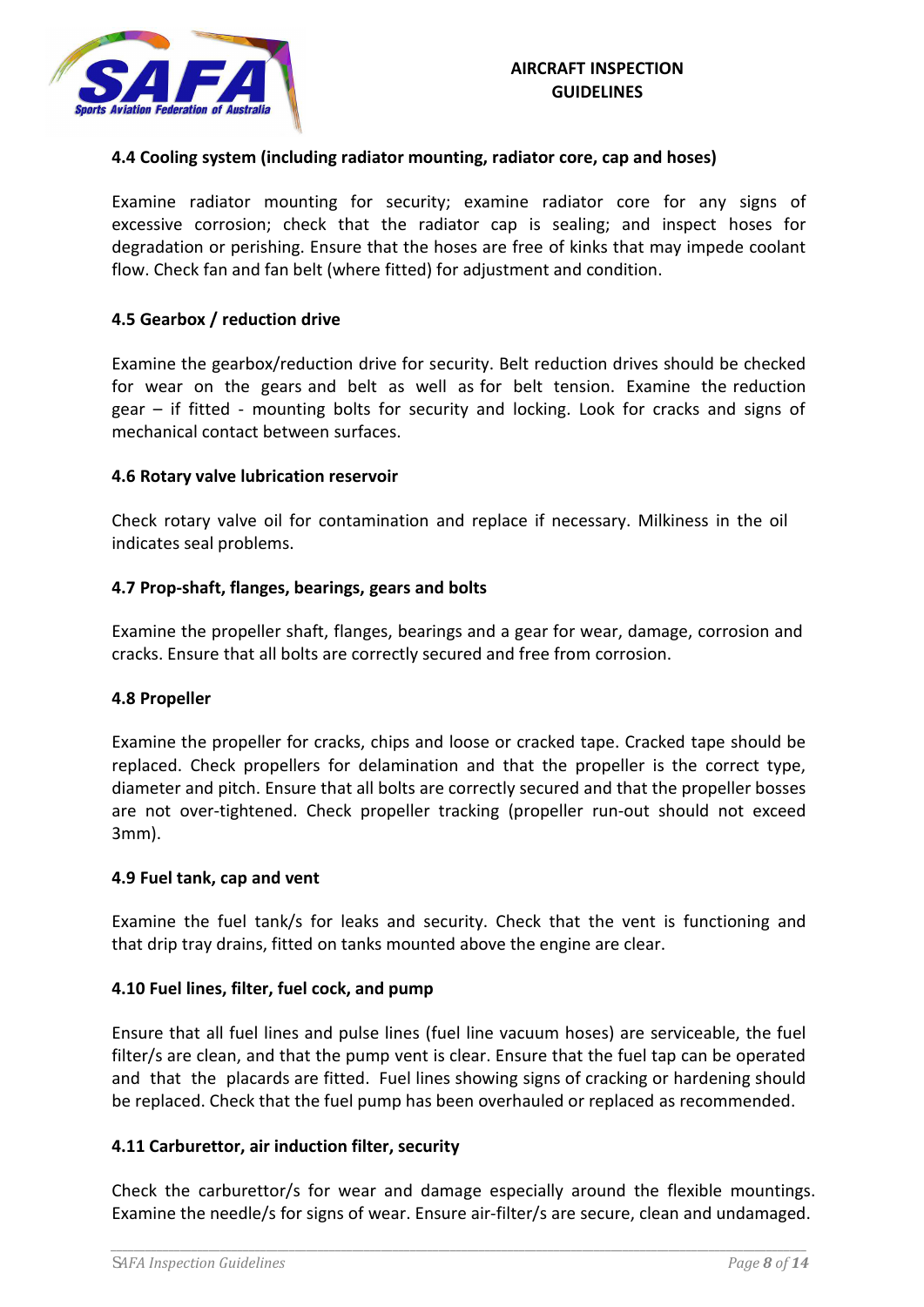

## **4.12 Engine controls (power, choke, mixture)**

Ensure that all controls work in the correct sense and that controls do not lock when operated together. Examine all control runs for wear, kinks and signs of corrosion. Ensure that all controls that are friction set are not prone to slippage. Examine the splitter box – if fitted - is secured.

#### **4.13 Engine Ground Run**

Ground run the aircraft to ensure that there are no unusual sounds or vibrations and that the engine appears to be operating smoothly up to 3/4 power. Check that dual ignition systems are operational.

#### **4.14 Starting system**

Ensure that the starter system is operating smoothly and that the cord is routed correctly and undamaged. For electric starting systems refer to the Owner's Manual.

#### **4.15 Electrical system, charging/low-tension, lights and fuses**

Examine as far as possible all electrical cables, lights and fuses.

#### **4.16 Ignition, switches, contact breakers, plugs, leads**

Check that the ignition switches are serviced as desired and that they operate correctly. Remove and examine the spark plugs for correct grade, gap and condition. Examine high tension leads for wear and caps for security.

Ensure that inverted engines have suppressor cap safety ties to prevent the suppressor caps unseating from the spark plugs.

#### **4.17 Compression test**

2-stroke engines: Conduct a compression test iaw Manufacturer's requirements. - ensuring the ignition is off! Record the results on the Report form.

4-stroke engines: Conduct a differential pressure test iaw Manufacturer's requirements and record the results on the Report form.

#### **4.18 Cyclone Bearing Test**

Using a cyclone bearing tester, test wear by rotating piston to T.D.C. and measure end play. Bearings should be replaced when play reaches recommended service limit (eg. Rotax 582 = .083 mm maximum play).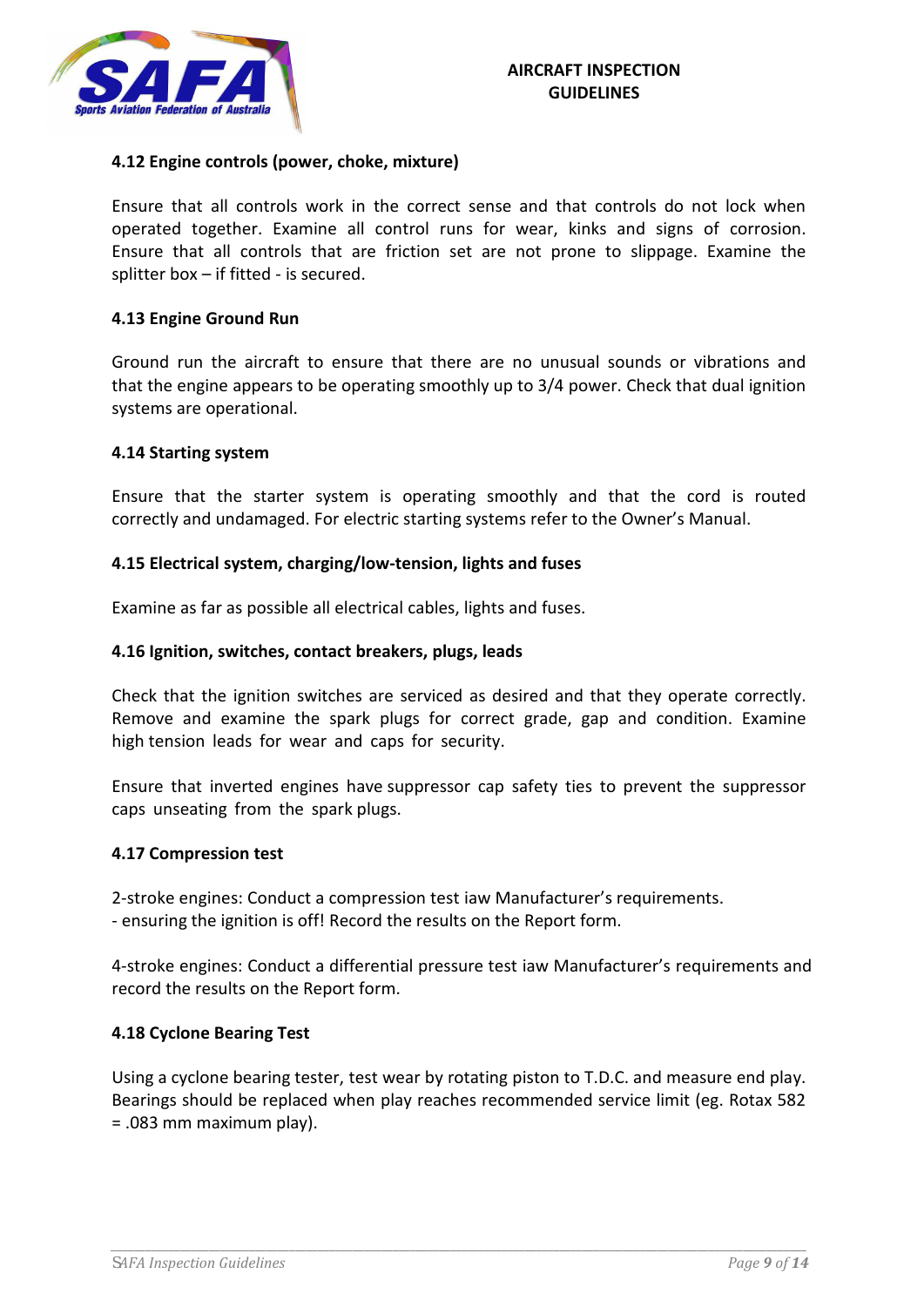

#### **SECTION 5: WING STRUCTURE**

## **5.1 Leading edges. (including sleeves)**

Examine the leading edges for signs of stressing - usually indicated by whitening or crazing of the anodising - and that drilled holes do not show evidence of excessive elongation and that they are straight without dents of any sort. Check that there is no play between the leading edges and sleeves.

## **5.2 Cross-tubes. (including abutment)**

Examine the cross-tubes for signs of stressing - usually indicated by whitening or crazing of the anodising - and that drilled holes do not show evidence of excessive elongation and that they are straight and that there are no dents of any sort. Examine the attachments for cracks and correct assembly. Examine the cross tube plates for distortion and that the tension cable and back-up cables are serviceable.

## **5.3 Keel (and bowsprit)**

Examine the keel and bowsprit for signs of stressing - usually indicated by whitening or crazing of the anodising - and that drilled holes do not show evidence of excessive elongation and that they are straight and that there are no dents of any sort. Check that there is no play between the keel and other airframe members. Examine the attachments for cracks and correct assembly. Pay particular attention to the hang point, nose, and king post attachments.

## **5.4 Control Frame**

Examine the control frame for signs of stress especially around the attachment holes. Examine the control frame for bowing, and for wear or elongation of the drilled holes. Ensure that attachment bolts are not worn or corroded. Examine attachment brackets for cracks or damage.

## **5.5 King-post**

Examine the king post for compression damage or bending. Examine the drilled holes for elongation or signs of stress.

## **5.6 Special airframe members**

Examine any special airframe member, i.e. tip sticks, washout rods, etc. for damage, cracks or signs of stress.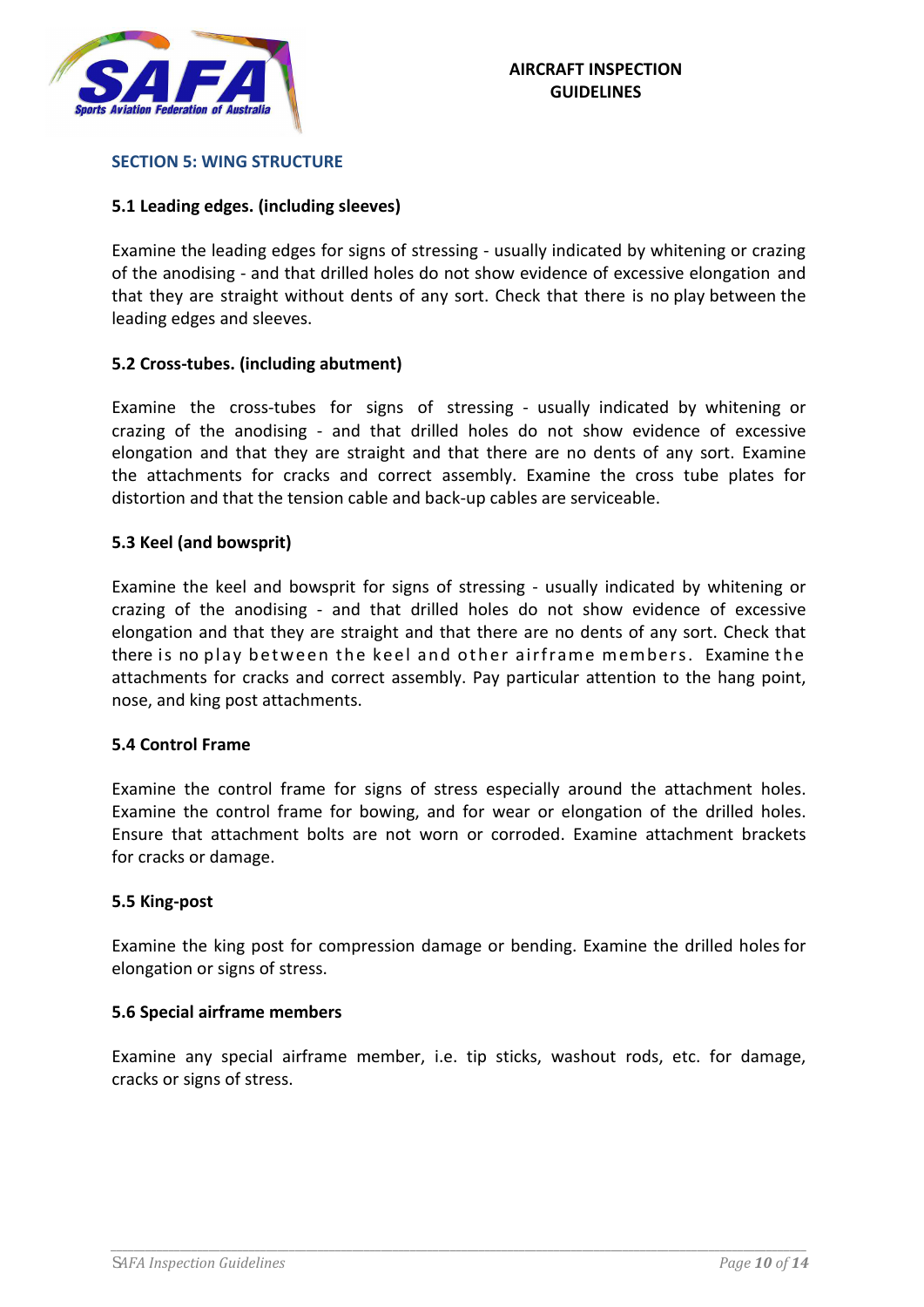

## **5.7 Wing battens**

Examine the wing battens for damage and kinks, check battens against the batten profile – do not adjust to standard trim if battens are inside the manufactures' limits! If the amount of camber in one or two tip batons varies from one wing to the other, it is possible that this may have been intentionally done to correct a slight turn in the wing. This should be noted on the baton profile for further reference.

## **5.8 Nose plates**

Examine the nose plate assembly for cracks and distortion. Examine drilled holes for elongation and signs of stress.

# **5.9 Hang points**

Examine hang point attachments for distortion, cracks or elongation around holes. Look for signs of stressing and note the hang point position. Pay particular attention to all bolts and examine the thrust washers - if fitted - for wear. Ensure that all pip pins safety rings are tie wrapped.

Inspect all carabiners, including secondaries and reserve carabiners. Examine all webbing and webbing loops associated with wing attachement points.

# **SECTION 6: RIGGING**

## **6.1 Cables, thimbles and swages**

Examine cables for looseness, wear, and stretching of the thimbles. Look for broken strands and signs of corrosion - usually seen as bulges in the cables or outer covering. Ensure that swages appear correctly formed and that the cables are not damaged where it enters the swage. Ensure that the cables have not been restricted in their movement by overtightening of the cable attachment bolts. Ensure that any corrosion is within the Manufacturer's limits.

## **6.2 Nuts, bolts and washers**

All bolts on the wing must be aircraft quality. Ensure that bolts are not waisted, corroded or installed so that the threads take the load. All bolts that are subject to rotation must be positively locked. Bolt threads must protrude at least 1½ threads through the nut. Ensure all bolts are secure and that washers are fitted under each nut.

## **6.3 Swan Catch**

Examine the swan catch for wear on the tang, and signs of stressing or elongation. Ensure that the drilled holes are not elongated and that the buckles are securely locked.

## **6.4 Tangs, turnbuckles, toggles and clamps**

Examine tangs, toggles and clamps for excessive wear and ensure that turnbuckles are in safety and locked.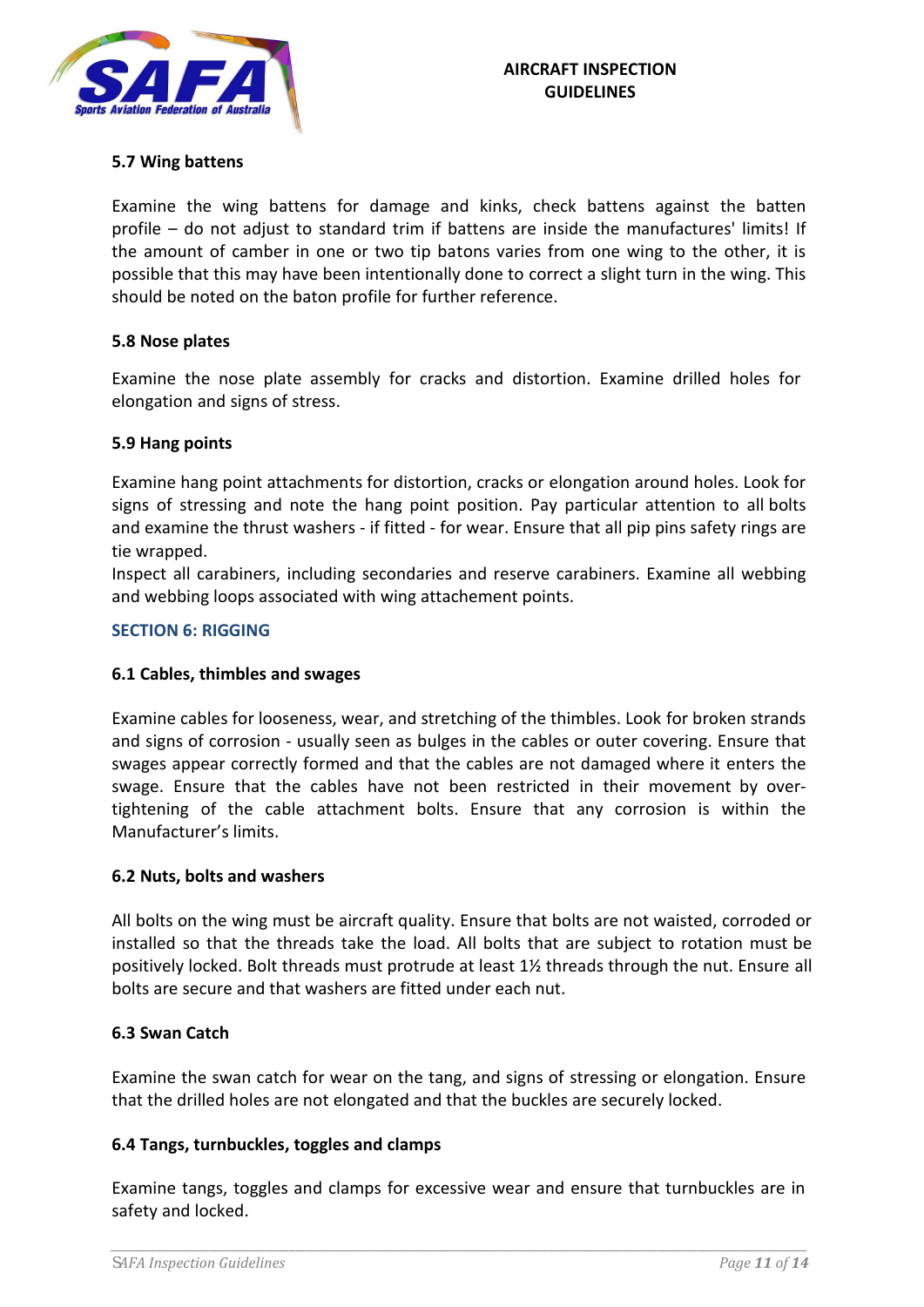

#### **SECTION 7: SAIL**

## **7.1 Stitching**

Examine the stitching for signs of ageing or degradation. Ensure that the stitching can withstand a moderate amount of abrasion without failure. Pay particular attention to the keel pocket, leading edge attachments and areas of re-enforcement. Any broken or loose stitching must be repaired.

#### **7.2 Damage**

Look for signs of damage and inadequate repairs to the sail cloth. Homemade repairs to the trailing edge are unacceptable.

## **7.3 Degradation (Bettsometer or Porosity Meter)**

Test the sail/wing cloth with a Bettsometer or Porosity Meter, iaw Aircraft Manufacturer's instructions (Bettsometer, normally 1360 grams but **always refer to the Aircraft Manual**)

Remember that it is a test and once the desired figure is reached do not continue to exert further pressure. Sails should be tested with the sail tension applied. A Bettsometer may be borrowed from the SAFA Office. **A sail or wing that fails the Bettsometer test or Porosity test (as applicable), must be replaced.**

#### **7.4 Discolouration**

Look for discolouration. Test such areas with the Bettsometer to ascertain its strength.

#### **7.5 Batten pockets**

Examine batten pocket stitching. Look for holes in the pocket that would allow the batten to rotate or be incorrectly fitted. Ensure that all bungie cords are correctly tensioned and terminate in a reef knot.

#### **7.6 Keel Pocket**

Examine the keel pocket for damage, discolouration, or frayed stitching.

## **7.7 Sail / Wing Line attachments**

Examine all sail/wing attachments for wear, ageing, corrosion and distortion. Examine any "D" rings for corrosion, distortion or wear.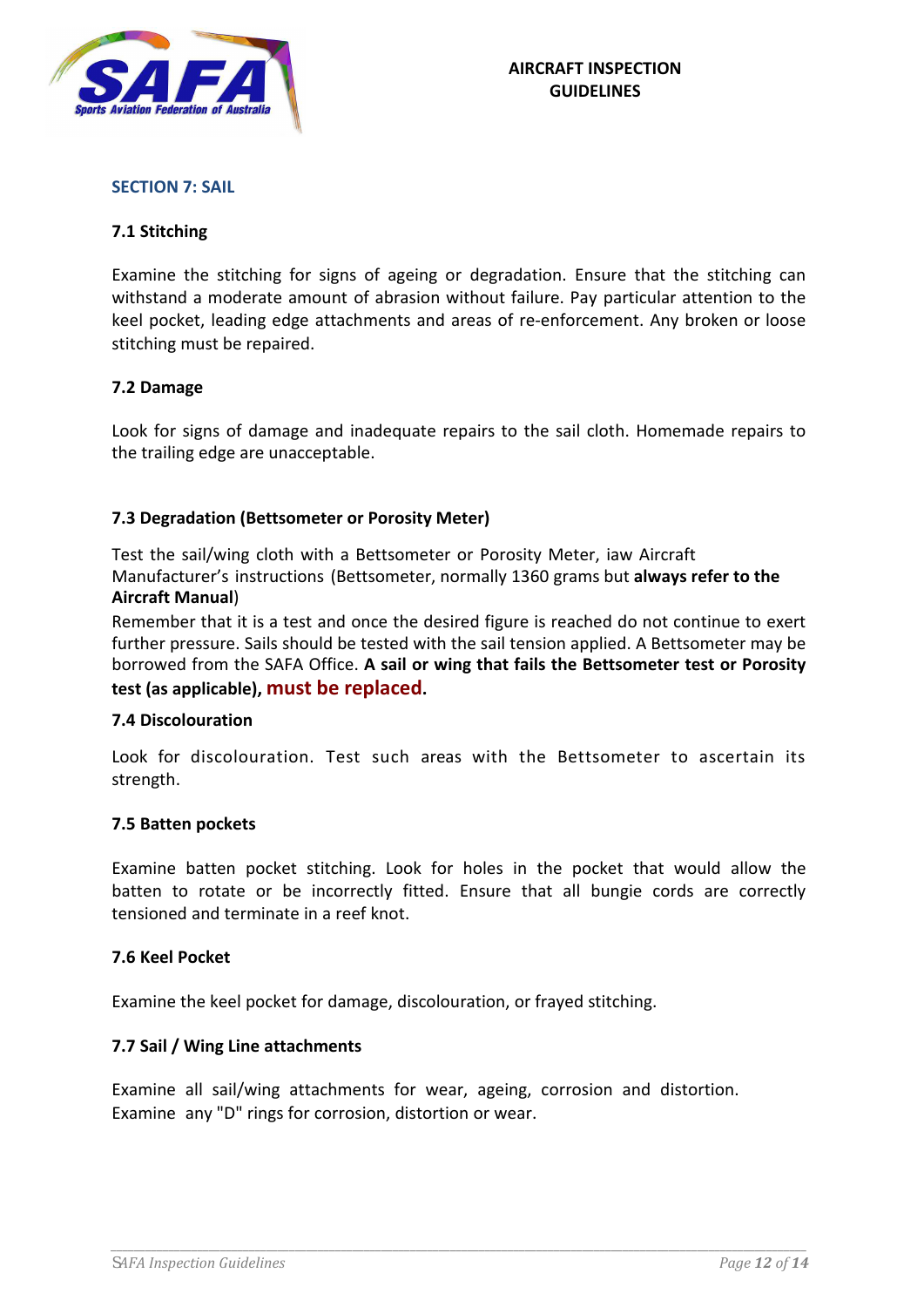

#### **SECTION 8: SYMMETRY AND RIGGING**

## **8.1 General rigging**

Examine the rigging of the aircraft, any difficulty in rigging must be investigated to ascertain whether or not the aircraft is incorrectly assembled or adjusted.

#### **8.2 Symmetry when rigged**

Check that the symmetry of the aircraft appears normal, and that the aircraft has no noticeable leans or differing washout.

#### **8.3 Security of fasteners**

Ensure that all the fasteners are fitted and in good condition.

#### **8.4 Level of corrosion**

Record the overall level of corrosion on the Report form.

#### **SECTION 9: AIRCRAFT INFORMATION**

#### **9.1 Accidents logged**

Check that any accidents and any heavy landing checks have been recorded in the Aircraft Logbook

#### **9.2 Repairs logged**

Ensure that any repairs evident have been recorded in the relevant logbook.

#### **9.3 Scheduled Servicing logged**

Each scheduled servicing for base, engine and wing must be recorded in the relevant logbook. For Rotax engines, the servicing schedule should be printed and signed for each maintenance event and kept with the Engine Logbook.

## **9.3 Modifications logged**

Ensure that all modifications are recorded in the relevant logbook. Additionally, ensure that the logbook contains any written approvals for major modifications

## **9.6 Mandatory Service Bulletins logged**

Ensure that any Mandatory Service Bulletins have been recorded in the relevant logbook.